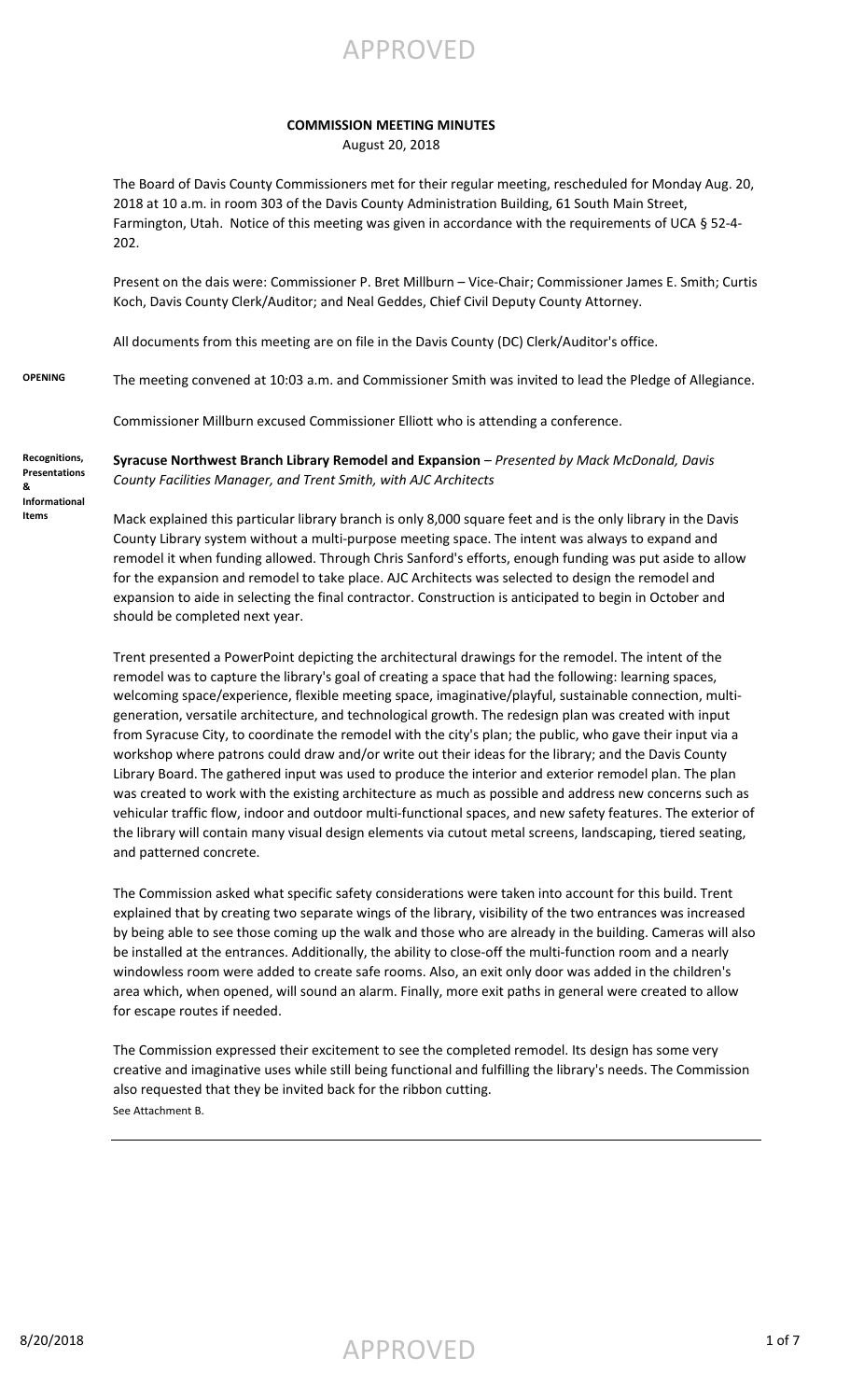**BUSINESS/ ACTION**

Quitclaim Deed #2018-363 to the Robin L. Patterson Family

**Quitclaim Deed #2018-363 to the Robin L. Patterson Family Trust, requeseted by Syracuse City, on Tax ID parcels 12-047-0151 and 12-047-0172** – *Presented by Tony Thompson, Davis County Property Manager*

These two parcels, acquired through the Tax Sales in 2009 and 2010 respectively, overlap one another by eight and a half feet along one of the borders. Syracuse City is developing the southern parcel so a corrective quitclaim deed is needed to get rid of the overlap and to correct the corresponding legal descriptions created during the Tax Sale for the parcels. Both the County Surveyor and Recorders' Offices have determined that a quitclaim deed would be the easiest way to resolve the issue. This document has no contract period and is neither payable nor receivable. See Attachment C.

> Motion to Approve: Com. Smith Seconded: Com. Millburn Vote: All Aye

Request for Appointment #2018-364 of Kim Valeika and Josephine Conteh to the Davis County Art Advisory Committee

**Request for Appointment #2018-364 of Kim Valeika and Josephine Conteh to the Davis County Art Advisory Committee** – *Presented by Barry Burton, Davis County Planning Director acting as Art Advisory Committee Chair*

The Art Advisory Committee works to keep the County Administration Building full of artwork and to promote the arts in general throughout the county. A couple additions need to be made to the committee. Kim Valeika, who works for the Davis County Library as a Program Outreach Coordinator, is recommended because of the large interaction the Arts Advisory Committee has with the library. Josephine Conteh, a professional mixed-media artist and Farmington resident, is recommended to fill a recent vacancy. Kim's term will expire on Dec. 31, 2019 and Josephine's will expire on Dec. 31, 2020. This appointment is neither payable nor receivable.

> Motion to Approve: Com. Smith Seconded: Com. Millburn Vote: All Aye

Summary List #2018-365 of 83 July 2018 animal adoption agreements

**Summary List #2018-365 of 83 July 2018 animal adoption agreements** – *Presented by Rhett Nicks, Davis County Animal Care & Control (ACC) Director*

This summary list is for July 2018 animal adoptions. Of the 83 adoptions, there were 34 cats, 33 dogs, 8 rodents, 6 rabbits, and 2 birds. See contract for receivable amounts.

> Motion to Approve: Com. Smith Seconded: Com. Millburn Vote: All Aye

It was briefly mentioned that the ACC will be involved with the Safety Fair in September. This is in partnership with a local Smith's Food and Drug grocery store. More details will be presented later.

Agreement #2018-366 with USA Wrestling Utah for youth Christmas break wrestling tournament

**Agreement #2018-366 with USA Wrestling Utah for rental space at the Legacy Events Center for the youth Christmas break wrestling tournament** – *Presented by Mike Moake, Davis County Legacy Events Center Marketing*

This event is geared towards wrestling athletes who are not at the top of their class so they can still compete. It also draws in competitors from all across the state. The contract period is Dec. 28, 2018 to Dec. 29, 2018. The receivable contract amount is \$1,880.

> Motion to Approve: Com. Smith Seconded: Com. Millburn Vote: All Aye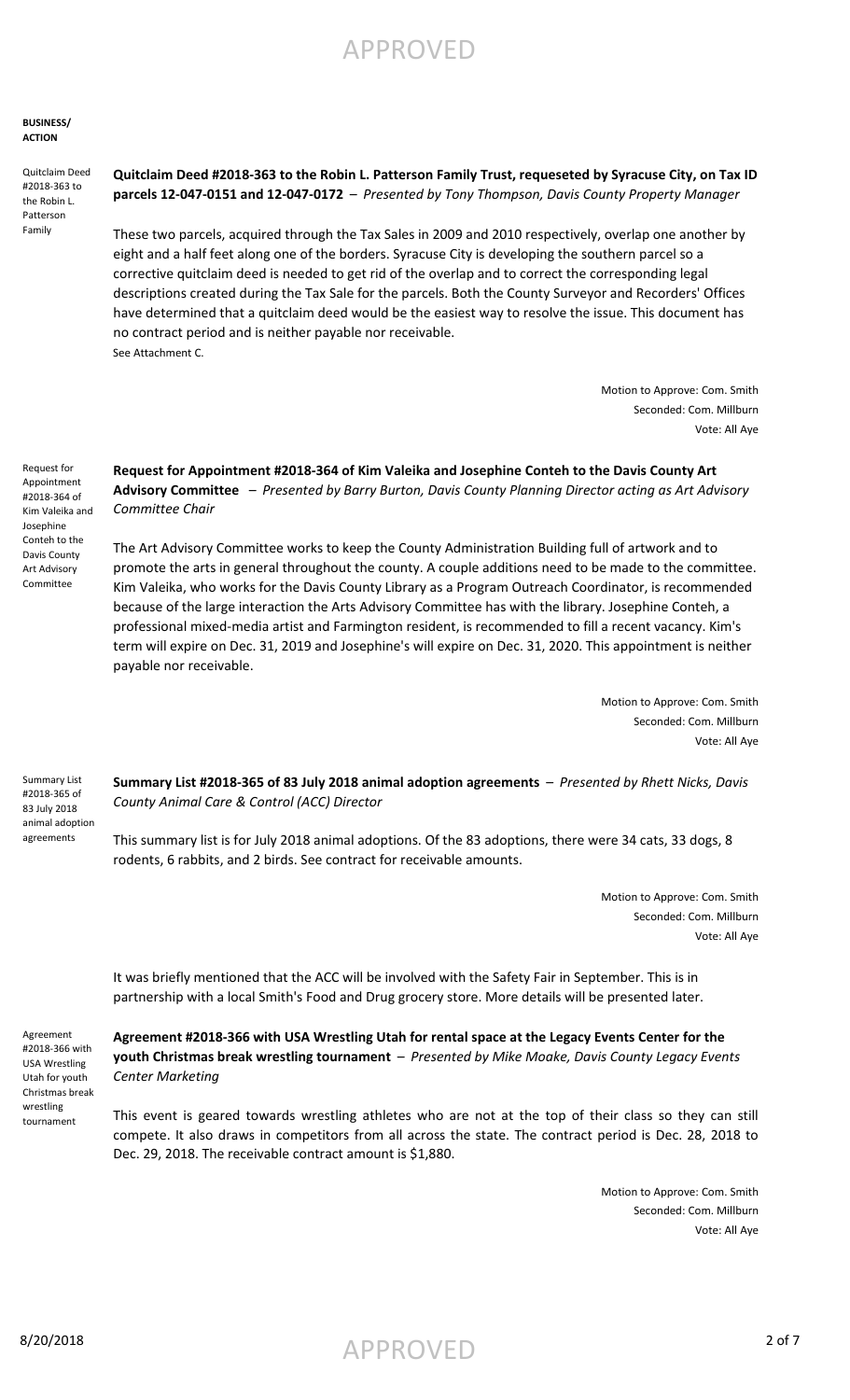Agreement #2018-367 with USA Wrestling Utah for Salt Lake Slam Clash duals wrestling tournament

Agreement #2018-368 with USA Wrestling Utah for youth state finals wrestling tournament

**Agreement #2018-367 with USA Wrestling Utah for rental space at the Legacy Events Center for the Salt Lake Slam Clash duals wrestling tournament** – *Presented by Mike Moake, Davis County Legacy Events Center Marketing*

This is one of the biggest wrestling tournaments held at the Legacy Events Center. It will host competitors from all across the nation. The contract period is Jan. 3, 2019 to Jan. 5, 2019. The receivable contract amount is \$3,180.

> Motion to Approve: Com. Smith Seconded: Com. Millburn Vote: All Aye

**Agreement #2018-368 with USA Wrestling Utah for rental space at the Legacy Events Center for youth state finals wrestling tournament** – *Presented by Mike Moake, Davis County Legacy Events Center Marketing*

This is the Utah Super State Finals and will draw competitors from all over the state. In the Legacy Events Center are photos of wrestlers with trophies taller than themselves; this is that competition. The contract period is Feb. 6, 2019 to Feb. 9, 2019. The receivable contract amount is \$4,480.

> Motion to Approve: Com. Smith Seconded: Com. Millburn Vote: All Aye

Agreement #2018-369 with USA Wrestling Utah for Greco & Freestyle state wrestling tournament

**Agreement #2018-369 with USA Wrestling Utah for rental space at the Legacy Events Center for the Greco & Freestyle state wrestling tournament** – *Presented by Mike Moake, Davis County Legacy Events Center Marketing*

This is a Greco and Freestyle wrestling tournament making it a little different style than the other wrestling tournaments. It will bring in competitors from all across the Western region. The contract period is April 17, 2019 to April 20, 2019. The receivable contract amount is \$2,960.

> Motion to Approve: Com. Smith Seconded: Com. Millburn Vote: All Aye

Amendment #2018-67-A for additional funding for Enhanced Acute HCV and HBV Surveillance Project

**Amendment #2018-67-A with Utah Department of Health for additional funding for the Enhanced Acute Hepatitis C Virus (HCV) and Hepatitis B Virus (HBV) Surveillance Project** – *Presented by Brian Hatch, Davis County Health Department Director*

This is an amendment for increased funding to the HCV and HBV Surveillance Project. The contract period is May 1, 2018 to April 30, 2019. The receivable contract amount is \$15,500 for the contract year.

> Motion to Approve: Com. Smith Seconded: Com. Millburn Vote: All Aye

Agreement #2018-370, SNDA with BMO Harris Bank N.A.

**Agreement #2018-370, Subordination, Non-disturbance and Attornment Agreement with BMO Harris Bank N.A. (Administrative Agent) for eviction protection for Davis County Health Department (Tenants) in the event of a Landlord loan default** – *Presented by Brian Hatch, Davis County Health Department Director*

Currently, Davis County is a tenant in the building that houses the Women, Infants, and Children (WIC) and Immunization Clinic in Woods Cross. The BMO Harris Bank is going through a loan process and needed this document. It also is a protection to the County in case the building owner defaults on the loan, the WIC and Immunization Clinic cannot be evicted. The contract period is Aug. 14, 2018 and has no end date. This contract is neither payable nor receivable.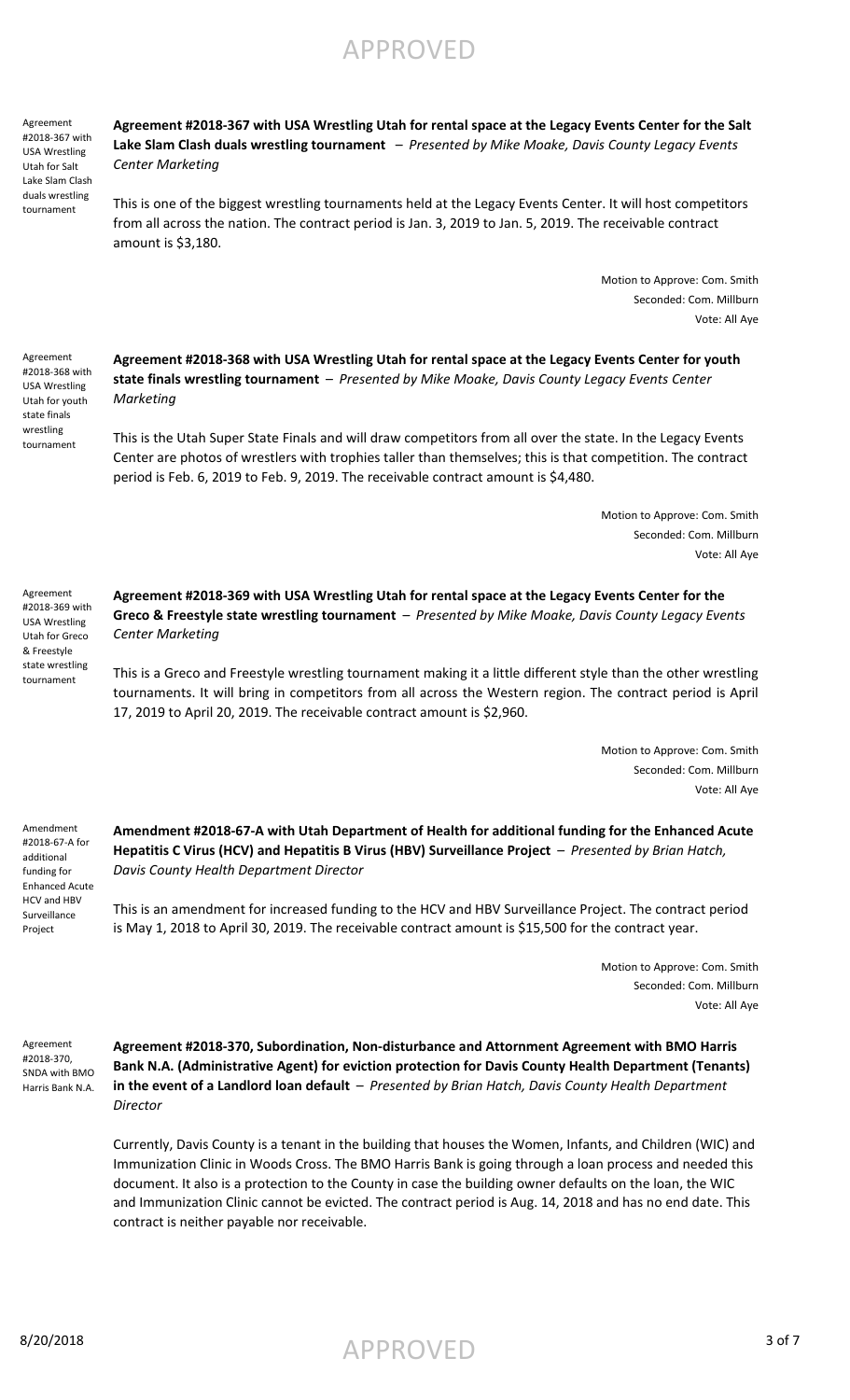Motion to Approve: Com. Smith Seconded: Com. Millburn Vote: All Aye

Amendment #2015-35-E for increased funding for STD Intervention Services and replacing Attachment A

Amendment #2018-106-A for increased funding for HIV Prevention Services and replacing Attachment A

#### **Amendment #2015-35-E with the Utah Department of Health for increased funding for Sexually Transmitted Disease (STD) Intervention Services and replacing Attachment A** – *Presented by Brian Hatch, Davis County Health Department Director*

This amendment is for increased funding to the STD program. The contract period is July 1, 2018 to Dec. 31, 2018. The receivable contract amount is \$7,488.

> Motion to Approve: Com. Smith Seconded: Com. Millburn Vote: All Aye

**Amendment #2018-106-A with the Utah Department of Health for increased funding for HIV Prevention Services and replacing Attachment A** – *Presented by Brian Hatch, Davis County Health Department Director*

This amendment is to increase funding to the HIV Prevention contract. The contract period is July 1, 2018 to Dec. 31, 2018. The receivable contract amount is an additional \$11,750; the total contract amount is \$23,500.

> Motion to Approve: Com. Smith Seconded: Com. Millburn Vote: All Aye

Agreement #2018-371 with BMG Money for a Payroll Deduction Plan

**Agreement #2018-371 with BMG Money for a Payroll Deduction Plan** – *Presented by Debra Alexander, Davis County Human Resources Director*

"Loans At Work" is a new, voluntary benefit for Davis County employees available through BMG. Chris Blake, a representative from BMG, is present to answer questions if needed. The purpose of this benefit is to allow employees to borrow money for emergency items and/or situations only such as car repairs, funeral expenses, emergency medical, paying off payday loans, extreme home repairs, etc. It is provided as a better option than a payday loan and a second option in case the individual is not able to obtain a loan through a credit union or bank. The decision to grant the loan is based on the individual's financial capability rather than a credit score and has an interest rate similar to a cash advance on a credit card, 24%. However, the interest is a simple interest on a declining balance which is different than a credit card. The loan is paid through payroll deductions, minimally impacting the County. The County Attorney's Office reviewed the contract and made a few adjustments to further protect the County. It is proposed that this program be included in the Wellness Program and it will be given to the new Benefits Coordinator as one of her first projects. The County will only take care of the administrative paperwork, and BMG will do everything else. If the employee leaves County employment then the employee works directy with BMG to continue to pay off the loan.The contract period is Aug. 20, 2018 and has no end date; the County may cancel the contract after giving BMG 30 days notice. The contract is neither payable nor receivable.

The Commission is excited to offer this to the employees to help them avoid and/or get out of predatory loan traps.

> Motion to Approve: Com. Smith Seconded: Com. Millburn Vote: All Aye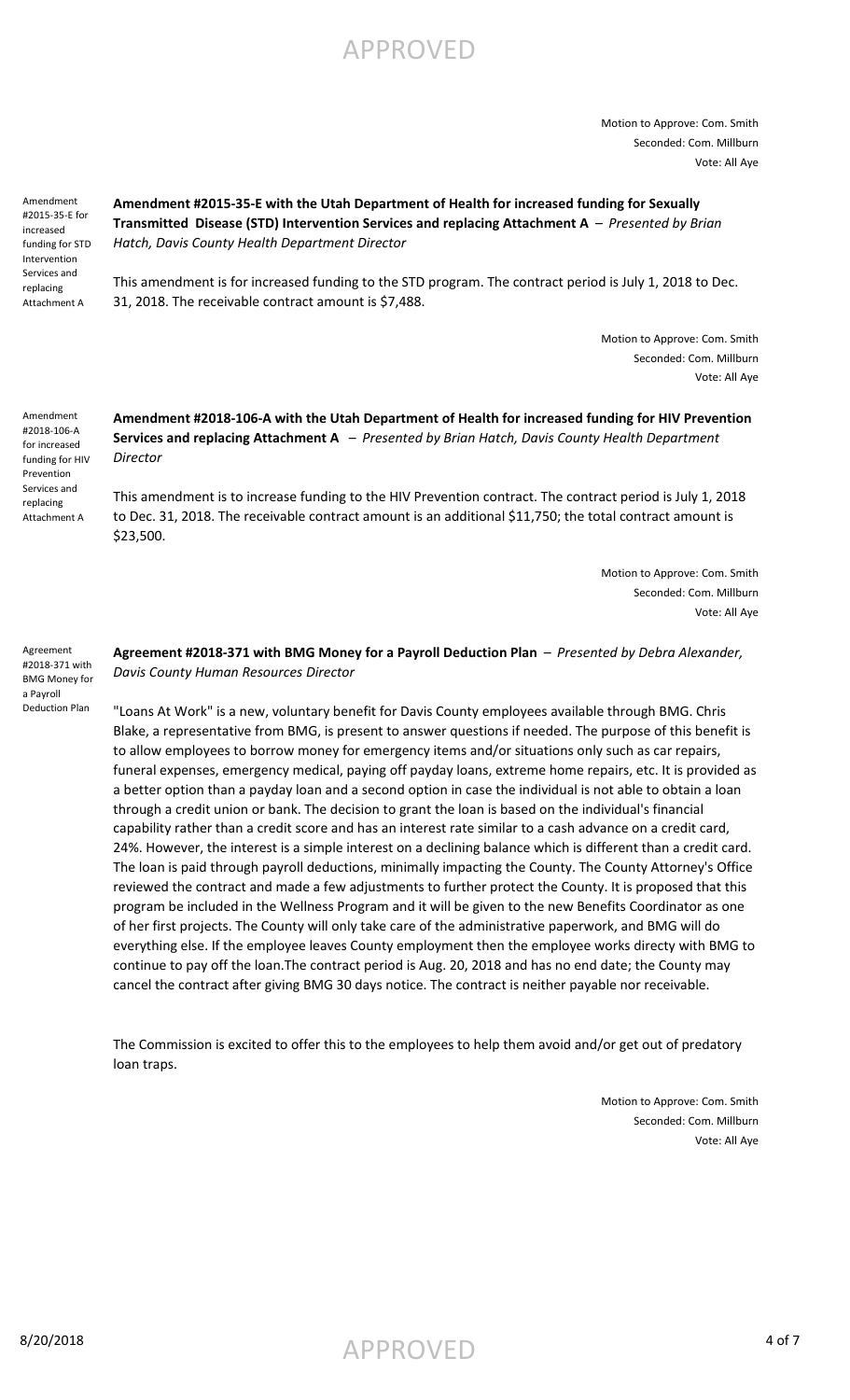**BOARD OF EQUALIZATION**

Property Tax

Register

Property Tax Register matters were presented by Curtis Koch, Davis County Clerk/Auditor as follows:

Various recommendations for approved appeals; one appeal has been withdrawn. Four veteran tax exemption abatements for 2017. Various Assessor initiated corrections.

> Motion to Approve: Com. Smith Seconded: Com. Millburn Vote: All Aye

Commissioner Smith moved to reconvene Commission meeting. Commissioner Millburn seconded the motion. All voted aye.

**CONSENT ITEMS**

#2015-326-G to increase the Mental Health FY 2019 funding allocation for First Psychosis Intervention

Amendment

Agreement #2018-372 with Wendy Gray for a release agreement

Request for Reapptmnt #2018-373 of Stephen M. Tumblin to the Davis Community Housing Authority Board

of

Commissioners

**Agreement #2018-372 with Wendy Gray for a release agreement** – *Presented by Neal Geddes, Davis County Chief Deputy Civil Attorney*

APPROVED

This is a release agreement with Wendy Gray. The contract period is Aug. 20, 2018 to Dec. 31, 2018. The contract is neither payable nor receivable.

> Motion to Approve: Com. Smith Seconded: Com. Millburn Vote: All Aye

**Amendment #2015-326-G with the Utah Division of Substance Abuse and Mental Health to increase the Mental Health FY 2019 funding allocation for First Psychosis Intervention (pass through to Davis Behavioral Health)** – *Presented by Commissioner James E. Smith, Davis County Commissioner*

This amendment is to increase the funding allocation for fiscal year 2019 to the First Psychosis Intervention program. This service is provided to patients through Davis Behavioral Health. The contract period is July 1, 2018 to June 30, 2019. The increased receivable contract amount is \$210,149; the total contract amount is

in excess of \$5 million [\$5,667,559].

Motion to Approve: Com. Smith Seconded: Com. Millburn Vote: All Aye

**Request for Reappointment #2018-373 of Stephen M. Tumblin to the Board of Commissioners for the Davis Community Housing Authority** – *Presented by Commissioner James E. Smith, Davis County Commissioner*

This request is from Davis Community Housing Authority to reappoint Stephen M. Tumblin to the Board of Commissioners for the Housing Authority. The Housing Authority handles the distribution of funds from the Housing and Urban Development (HUD) grants. Stephen has a legal background and has been on the board for two terms. His reappointment would last for another four-year term. The appointment period is Oct. 1, 2018 for a four-year term. This reappointment is neither payable nor receivable.

> Motion to Approve: Com. Smith Seconded: Com. Millburn Vote: All Aye

Commissioner Smith moved to recess to Board of Equalization. Commissioner Millburn seconded the motion. All voted aye.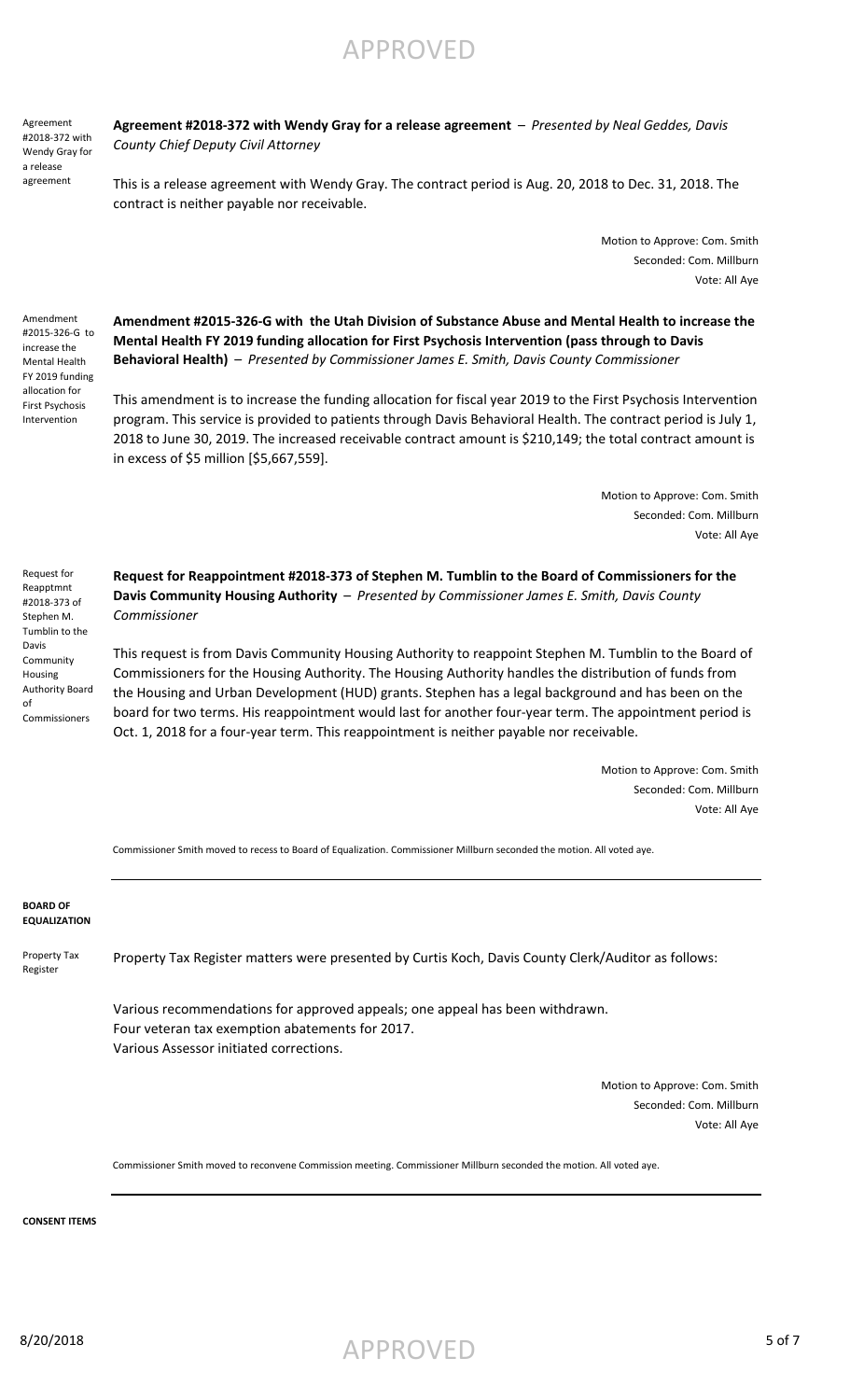APPROVED

#### **Check Registers** Check Registers

Check Registers were approved.

| Motion to Approve: Com. Smith |
|-------------------------------|
| Seconded: Com. Millburn       |
| Vote: All Aye                 |

Indigent Hardship Abatement Register

**Indigent Hardship Abatement Register**

The Indigent Hardship Abatement Register, with the following names, was presented for approval:

Chase and Melissa Jensen

Motion to Approve: Com. Smith Seconded: Com. Millburn Vote: All Aye

Alan A. Ross

Motion to Approve: Com. Smith Seconded: Com. Millburn Vote: All Aye

Kevin S. Solberg

Motion to Approve: Com. Smith Seconded: Com. Millburn Vote: All Aye

Beverly Villalobos

Motion to Approve: Com. Smith Seconded: Com. Millburn Vote: All Aye

Personnel Register

#### **Personnel Register**

The following basic training reimbursement agreements were presented for approval:

Agreement #2018-374 with Amy Jackson, a corrections officer; the contract period is July 2, 2018 to July 2, 2020; the contract amount is \$11,970.12.

> Motion to Approve: Com. Smith Seconded: Com. Millburn Vote: All Aye

Agreement #2018-375 with Steven Lewis, a corrections officer; the contract period is Jan. 26, 2018 to Jan. 26, 2020; the contract amount is \$12,469.65.

> Motion to Approve: Com. Smith Seconded: Com. Millburn Vote: All Aye

Agreement #2018-376 with Nate Newman, a deputy sheriff paramedic; the contract period is May 9, 2018 to May 9, 2020; the contract amount is \$11,970.12

> Motion to Approve: Com. Smith Seconded: Com. Millburn Vote: All Aye

The Personnel Register was presented for approval.